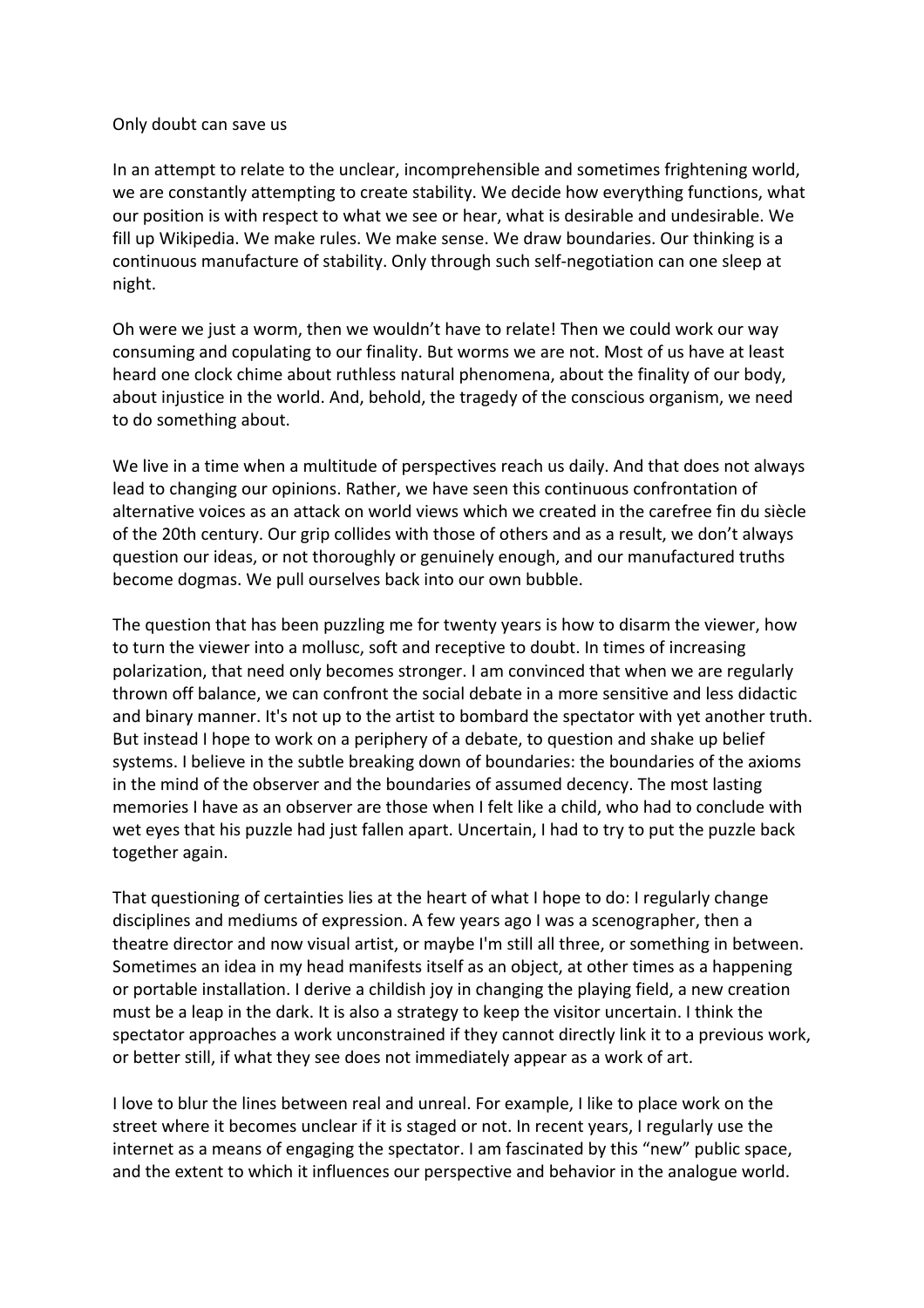The deceptive promise of the Internet as a representation of the non-digital world makes it the ideal place to let the spectator doubt about fact and fiction.

By the way, it is not yet a sinecure to stay ambiguous in form and content. With every presentation again there appears a small army of marketing staff, journalists and academics ready to define the gesture. While I think that gestures are most valuable when they bring us into imbalance, and thus preferably unexpected and unnamed in form, part of the art world benefits from identification and clarity. How should a work be described in the seasonal brochure if it is not clear whether it is an installation or a film? Why would an art collector buy a piece that looks nothing like a successful earlier piece? And who determines and pronounces what is a success? The need to value something is the polar opposite of my own desire to be inestimable. Valuation is something for 50 years down the line, for the art historians who live then.

If I manage to avoid an applause moment, then please be it so. The artificial time limit between the proposed world and reality often gets in the way. I would rather see a visitor cautiously enter the outside world, not sure if what he has just experienced continues, infiltrates the world we call our reality.

It is for this same reason that I like to make work for the visitor who is free to roam and move at their own pace. In a museum or in public space, the viewer determines himself when he has finished looking, in a sense he is complicit in his experience. When you do not mention the duration of a piece, nervousness grows in the visitor's body; have they looked well enough, is there anything more going to happen? Is there perhaps another meaning that the viewer only discovers if even more attention to the work is exerted? Or has one been standing minutes watching the Emperor's new clothes? It's a more uncertain viewing situation than that of the theatre seat, we're more cautious with our verdict.

In 2016 I made *Guilty Landscapes*. What I hoped to do was to confuse the news images, to let the viewer look again at what is so often and clearly presented as problematic. Some see it as the artist's task to show misunderstandings in society. An at least as valuable task, I think, lies in offering value-free viewing. Artists are not the messengers of correct thinking, not servants of decency.

Of course, it is worrying if we are unaware of problems in the world. But equally worrying is if we are going to live by those concerns, if we view the protagonists of the news bulletins only as victims. Precisely in a world where information about the lives of others does not come to us through first-hand experience, but mostly from the media devices that surround us everywhere, it is important to be modest in our assumptions.

*Guilty landscapes* is a series of 4 video works. The visitor enters a gallery room, the door closes, he is alone. On a wall he sees a video projection of a problematically assumed place in the world, in the first episode a clothing factory in Hangzhou, China. The sound of weaving machines is overwhelming. The visitor sees on the screen that one of the factory workers, a young Chinese woman stops her work and begins to imitate the visitor's movements. If the visitor holds up their hand, the factory worker will do the same. The moment of mimesis confirms the good old narrative of the globalized market economy in